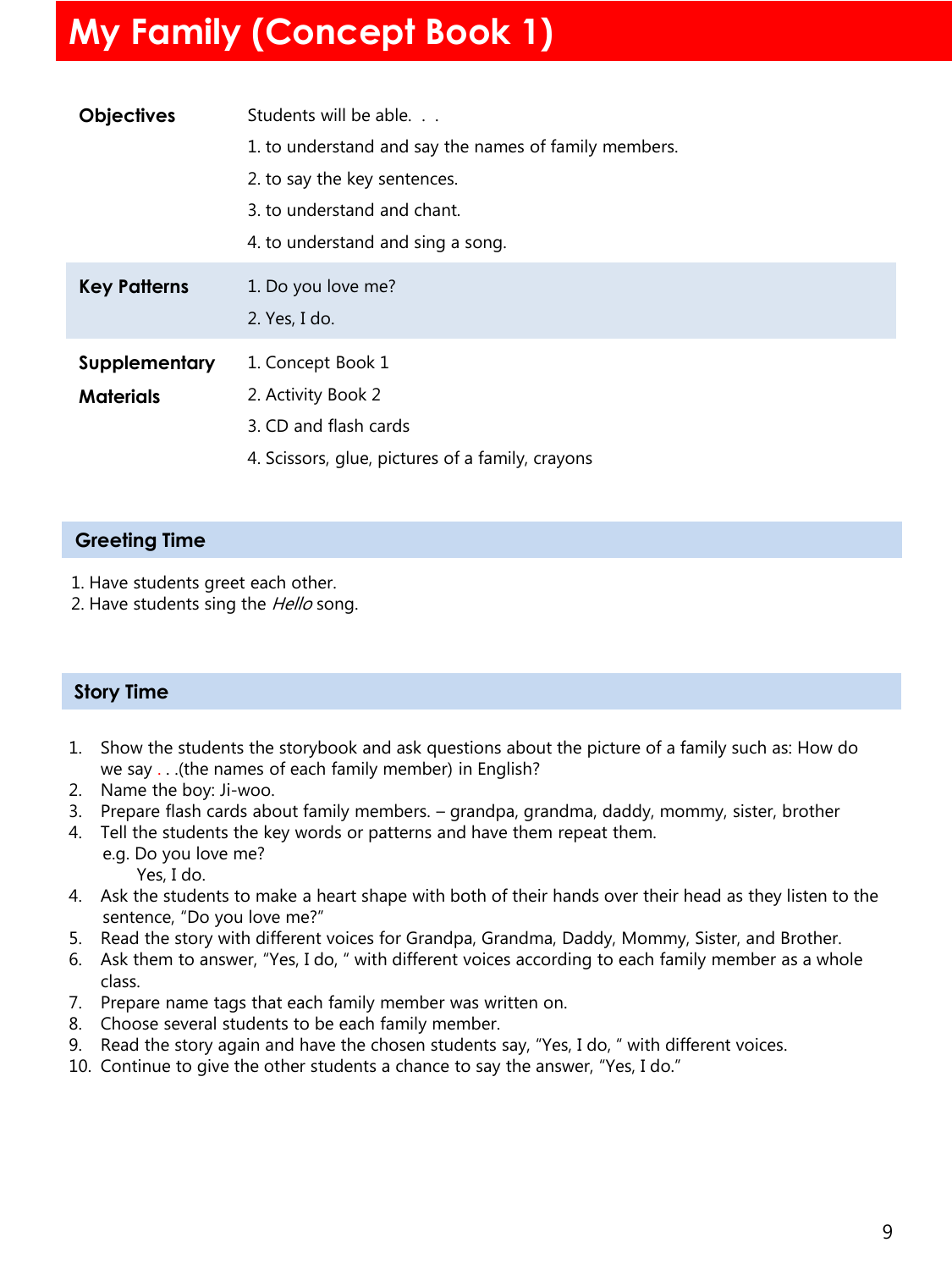## **Story Chant** Track 4 (Refer to the CD for teachers.)

- 1. Have the students listen to the word chant.
- 2. Have them repeat it as a class.
- 3. Have them chant again stomping their feet to the beat of the rhythm.
- 4. Practice 2-3 times with the class.
- 5. Divide the class into 2 groups.
- 6. The first group should say, "Grandpa! Grandpa! Do you love me?" and the second group should say, "Yes, I do."
- 7. Ask several volunteers to present the chant in front of the class.

#### **Chant**

This is my family. Grandpa! Grandpa! Do you love me? Yes, I do. Grandma! Grandma! Do you love me? Yes, I do. Daddy! Daddy! Do you love me? Yes, I do. This time do it with me. Okay, Daddy! Mommy! Mommy! Do you love me? Yes, I do. Sister! Sister! Do you love me? Yes, I do. Brother! Brother Do you love me? Yes, I do. Great! My family loves me and I love them too! Let's do it one more time! This is my family. Grandpa! Grandpa! Do you love me? Yes, I do. Grandma! Grandma! Do you love me? Yes, I do. Daddy! Daddy! Do you love me? Yes, I do. This time do it with me. Okay, Daddy! Mommy! Mommy! Do you love me? Yes, I do. Sister! Sister! Do you love me? Yes, I do. Brother! Brother Do you love me? Yes, I do. Great! My family loves me and I love them too!

#### Song Track 5

- 1. Have the students listen to the song and have them sing along to the track 2-3 times.
- 2. Divide the class into 2 groups.
- 3. Have one group sing the first verse and the other group sing the second verse.
- 4. Ask several students to sing the song along to the track.

# **Activity book pp. 4-11**

#### **What's Missing? pp. 4-5**

- 1. Ask the students about the order whom the boy called in the story.
- 2. Have them get the stickers from the activity book.
- 3. Ask them to put the stickers on the correct picture while listening to the chant.
- 4. Ask the students who loves Ji-woo by pointing to each picture and have them answer the questions.

#### **Color pp. 6-7**

- 1. Ask the students who is missing in each picture.
- 2. Ask them to follow the lines by drawing to find the missing family members.
- 3. Ask them how many family members are in each picture.
- 4. Ask the students each family member's belongings and ask to color the belongings related to the family members.
- 5. Ask the students where each family is and what they are doing.